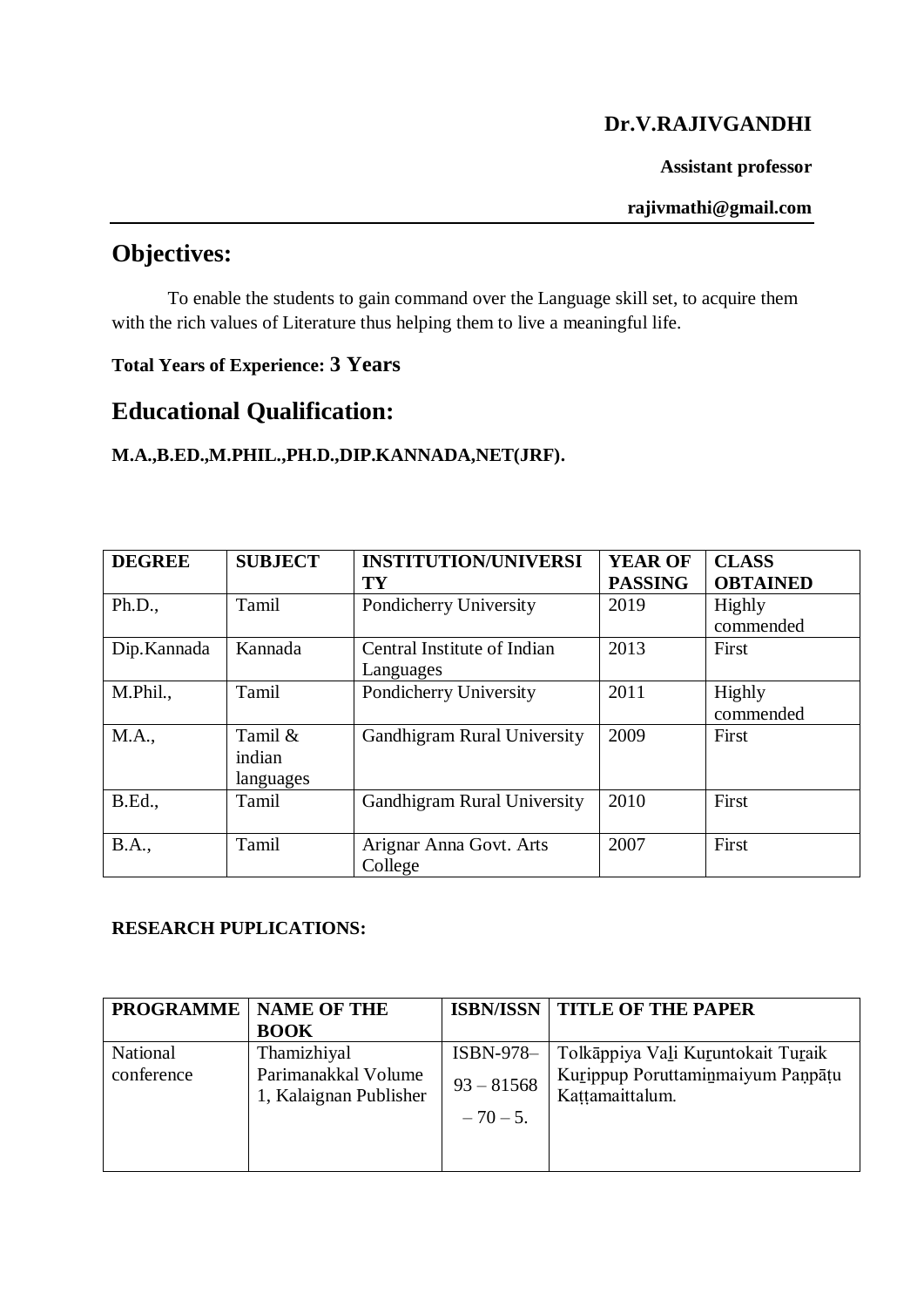| National                        | Putiya nōkkil tamil                               | ISBN-        | Iraiyanar Akapporul Ilakkana                  |
|---------------------------------|---------------------------------------------------|--------------|-----------------------------------------------|
| conference                      | ilakkana ilakkiyak<br>kōtpāṭukaļ                  | 23484705     | Amaippum Camayap Paravalākka<br>Muyarciyum.   |
| National                        | Arivaranka katturaikal                            | ISBN-        | Akanānūru Peņ Pulavarkaļin Miku               |
| conference                      |                                                   | 23484705     | Unarvum Tinai Turaiyinūțāna<br>Atakkumuraiyum |
| National                        | Engal iyya                                        | <b>ISBN-</b> | Ippadi oru kudumbam                           |
| conference                      |                                                   | 97893524     |                                               |
|                                 |                                                   | 40320        |                                               |
| National                        | Rajendhiran(Ashvagos)                             | ISBN-        | Rājēntira cōlan cirukataikaļ kirāmiyap        |
| conference                      | Vaazvu padaippu<br>seyalpaadu                     | 978993524    | penniyattin vitaikal                          |
|                                 |                                                   | 5764         |                                               |
| <b>International</b><br>Journal | Pathivukal online<br><b>International Journal</b> | ISSN-1481-   | Akanānūru: Peņāņ pulavar pāṭalkaļin           |
|                                 |                                                   | 2991         | turaik kurippukal                             |
|                                 | <b>Shanlax International</b>                      |              | Tolkāppiyarin akattiņaik kōtpāṭum             |
| International                   | Journal(UGC-CARE                                  | ISSN-2582-   | akanānūrril neytaltiņaip pātalkaļin           |
| Journal                         | LIST)                                             | 2810         | turaip poruttaminmaiyum                       |

## **PAPER PRESENTATION (ONLINE):**

| <b>DATE</b> | <b>ORGANISATION</b>              | <b>TITLE OF THE PAPER</b>                                                     |
|-------------|----------------------------------|-------------------------------------------------------------------------------|
| 18.04.2020  | Kūtu āyvuc cantippu              | Parai: Cāti kattamaippum atakkumuraikku<br>etirāņa kurivītum                  |
| 19.05.2020  | Kūtu āyvuc cantippu              | "Vānkuruviyin kūtu"                                                           |
| 06.07.2020  | Kūtu āyvuc cantippu              | "Kal mēl natanta kālam varalāru cārnta<br>katturaikal"                        |
| 18.08.2020  | Kuriñci inaiyak<br>karuttarankam | "Akanānūru: Āņ peņ pulavar pātalkaļil<br>turaikurippukal                      |
| 19.08.2020  | Kūtu āyvuc cantippu              | "Kanmani kunacēkaran nāvalkaļil kirāmiyap<br>pativukalum pen cittirippukalum" |
| 02.09.2020  | Arivup pakirvu                   | "akanānūrrup pāṭalkaļil tiņai, turaik<br>kattamaippu"                         |